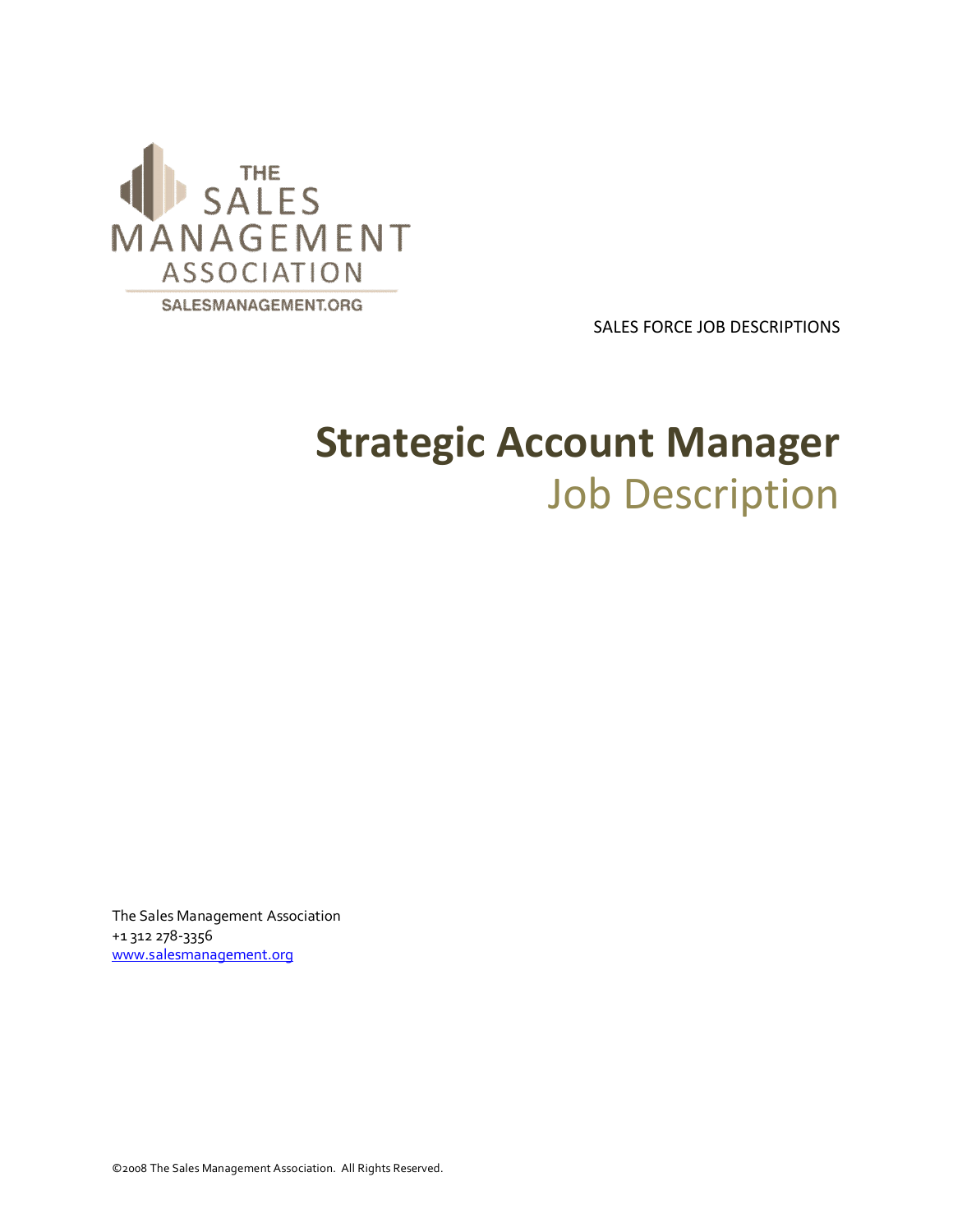## **About The Sales Management Association**

*The Sales Management Association is a global professional association focused on sales management's unique business and career issues. The Sales Management Association fosters a community of interest among sales force effectiveness thought leaders, consultants, academics, and sales management practitioners across many industries.*

*Through training workshops, online resources, and research materials, The Sales Management Association addresses the management issues of greatest concern to practicing sales managers. The Sales Management Association's focus areas include management leadership, sales force performance coaching, sales planning, sales process management, enabling technologies, incentive compensation, and sales force support.*

## **Note to Members**

*This document has been prepared by The Sales Management Association for the exclusive use of its members. It contains valuable proprietary information belonging to The Sales Management Association, and each member should not disclose it to third parties. In the event that you are unwilling to assume this confidentiality obligation, please return this document and all copies in your possession promptly to The Sales Management Association.*

*The Sales Management Association has worked to ensure the accuracy of the information it provides to its members. This report relies upon data obtained from many sources, however, and The Sales Management Association is not engaged in rendering legal, accounting, or other professional services. Its reports should not be construed as professional advice on any particular set of facts or circumstances. Members requiring such services are advised to consult an appropriate professional. Neither The Sales Management Association nor its programs are responsible for any claims or losses that may arise from a) any errors or omissions in their reports, whether caused by The Sales Management Association or its sources, or b) reliance upon any recommend ation made by The Sales Management Association.*

*Descriptions or viewpoints contained herein regarding organizations profiled in this material do not necessarily reflect the policies or viewpoints of those organizations.*

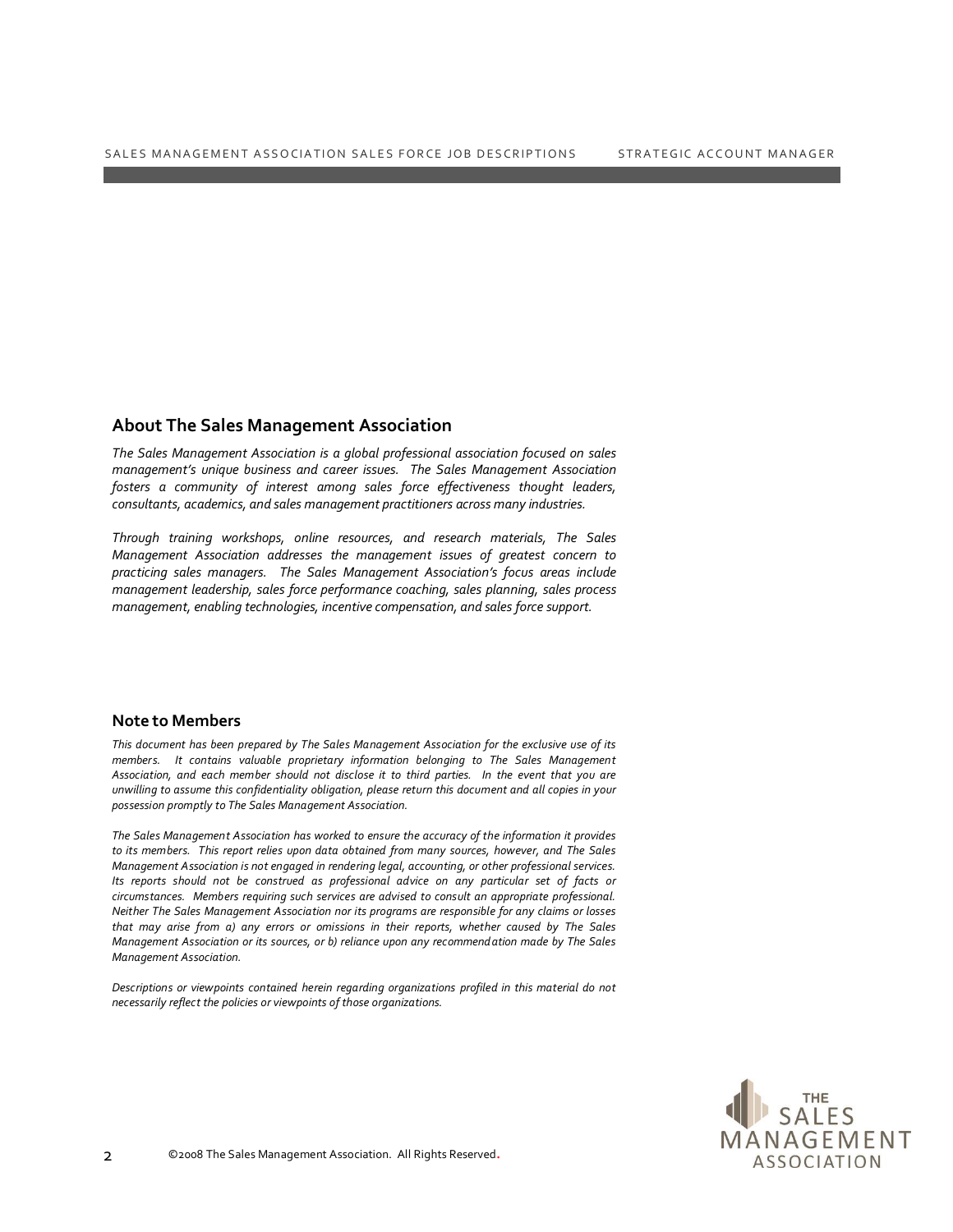| <b>POSITION OVERVIEW</b>                                          | The Strategic Account Manager maintains and expands relationships<br>with strategically important large customers. Assigned to three to five<br>named customers, the Strategic Account Manager is responsible for<br>achieving sales quota and assigned strategic account objectives.<br>The Strategic Account Manager represents the entire range of<br>company products and services to assigned customers, while leading<br>the customer account planning cycle and ensuring assigned<br>customers' needs and expectations are met by the company.<br>The Strategic Account Manager reports to the Vice President of<br>Strategic Accounts.                                                                                                                                                                                                                                         |                           |
|-------------------------------------------------------------------|----------------------------------------------------------------------------------------------------------------------------------------------------------------------------------------------------------------------------------------------------------------------------------------------------------------------------------------------------------------------------------------------------------------------------------------------------------------------------------------------------------------------------------------------------------------------------------------------------------------------------------------------------------------------------------------------------------------------------------------------------------------------------------------------------------------------------------------------------------------------------------------|---------------------------|
| <b>JOB RESPONSIBILITIES</b>                                       | • Establishes productive, professional relationships with key<br>personnel in assigned customer accounts.<br>• Coordinates the involvement of company personnel, including<br>support, service, and management resources, in order to meet<br>account performance objectives and customers' expectations.<br>Meets assigned targets for profitable sales volume and strategic<br>$\bullet$<br>objectives in assigned accounts<br>• Proactively leads a joint company-strategic account planning<br>process that develops mutual performance objectives, financial<br>targets, and critical milestones for a one and three-year period.<br>Proactively assesses, clarifies, and validates customer needs on an<br>ongoing basis.<br>• Leads solution development efforts that best address customer<br>needs, while coordinating the involvement of all necessary<br>company personnel. |                           |
| <b>ACCOUNTABILITIES AND</b><br><b>PERFORMANCE MEASURES</b>        | • Achieves assigned sales quota in designated strategic accounts.<br>Meets assigned expectations for profitability.<br>$\bullet$<br>• Achieves strategic customer objectives defined by company<br>management.<br>Completes strategic customer account plans that meet company<br>standards.<br>Maintains high customer satisfaction ratings that meet companyE                                                                                                                                                                                                                                                                                                                                                                                                                                                                                                                        | <b>SALES</b>              |
| ©2008 The Sales Management Association. All Rights Reserved.<br>3 |                                                                                                                                                                                                                                                                                                                                                                                                                                                                                                                                                                                                                                                                                                                                                                                                                                                                                        | MANAGEMENT<br>ASSOCIATION |